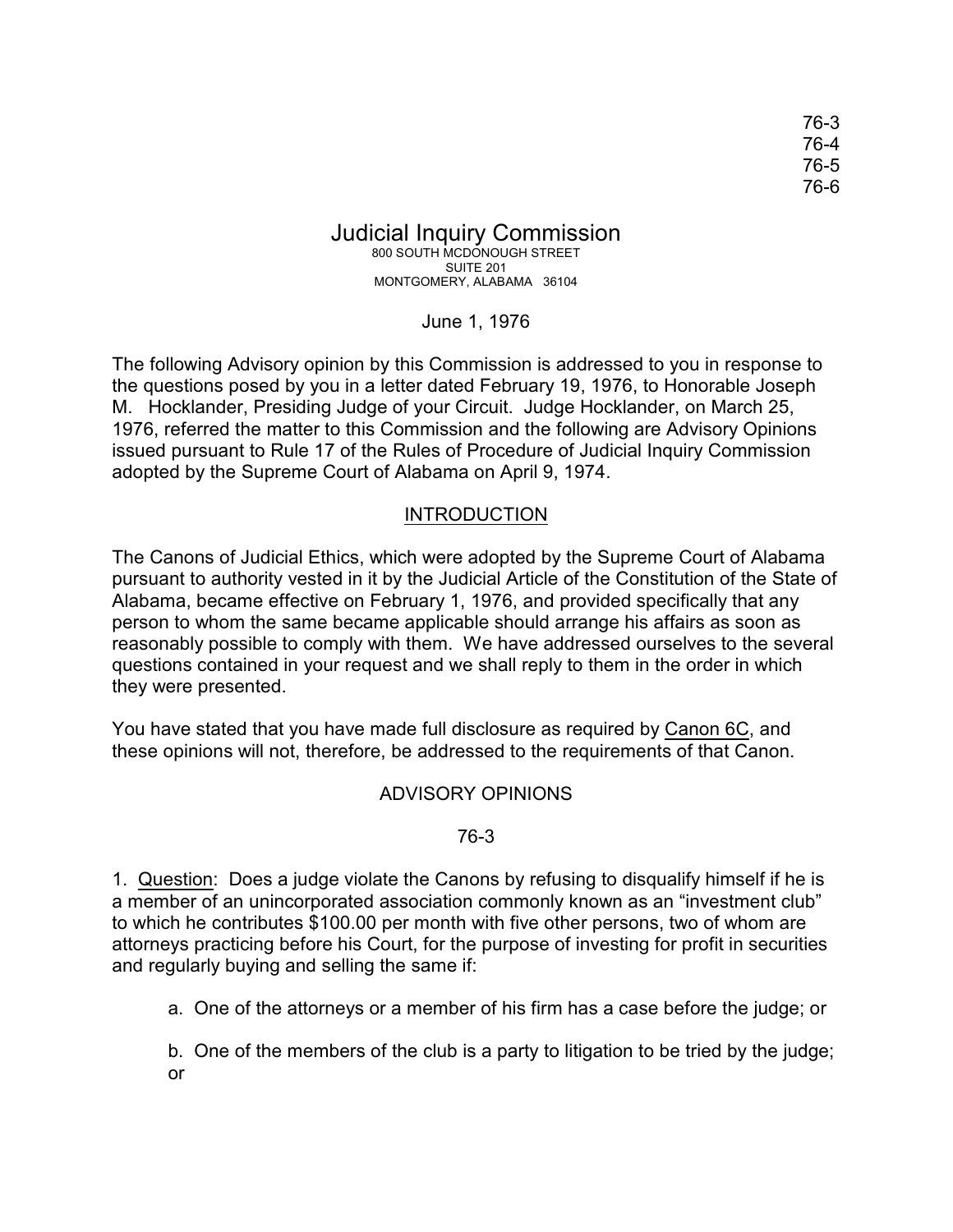c. If one of the corporations in which the club owns stock is a party to litigation to be tried by the judge?

# **OPINION**

The answer to the above inquiry is covered by Canon 2 and Canon 3C (1) .

Canon 2 provides: "A Judge Should Avoid Impropriety and the Appearance of Impropriety in All His Activities".

We do not feel that membership in an investment club is impropriety; and we gather that you are concerned here with the appearance of impropriety based upon what we assume that you consider a close relationship between members of a small group (six persons), two of whom practice regularly before your Court, and the remaining three possible litigants in your Court. We do not, therefore, feel that you would be required to disqualify yourself in "a" and "b", above unless your relationship creates a bias or prejudice in favor of a fellow member. See Canon 3C.

Canon 3 provides: "A Judge Should Perform the Duties of His Office Impartially and Diligently".

The applicable section of this Canon which governs the answer to your inquiry under "c", above, is Section C(l), which provides:

"A Judge should disqualify himself in a proceeding in which his disqualification is required by law or his impartiality might reasonably be questioned, including but not limited to instances where:

\* \* \* \*

(C) He knows that he, individually or as a fiduciary has a financial interest in the subject matter in controversy or in a party to the proceeding, or any other interest that could be substantially affected by the outcome of the proceeding; (emphasis added)".

We shall not address ourselves to those instances in which a judge's "disqualification is required by law"; but we call your attention to Title 13, Section 6, Code of Alabama and the cases which have considered the mandates of that statute. We do feel that a judge's failure to disqualify himself when required to do so by law would not only be a violation of the Canons, but would also constitute "misconduct in office" under ARTICLE VI, Section 6.17, Constitution of Alabama.

Section C(3) of Canon 3 defines "financial interest" as used in that section as:

"\* \* \* \* ownership of a legal or equitable interest, however small, or a relationship as director, advisor, or other active participant in the affairs of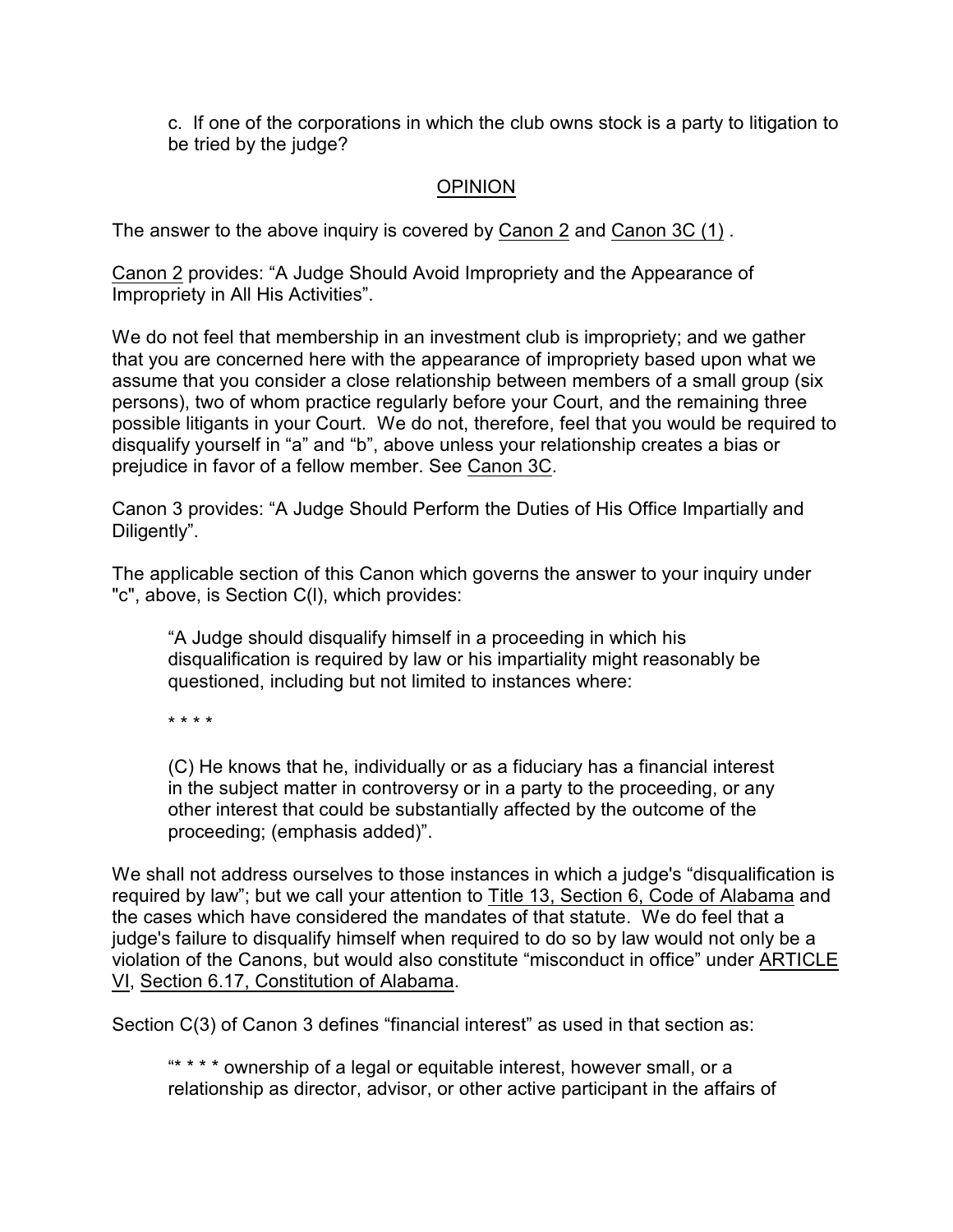a party, except that:

(i) Ownership in a mutual or common investment fund that holds securities is not a 'financial interest' in such securities unless the judge participates in the management of the fund".

A literal interpretation of the Canon would seem to dictate that if the investment club of which you are a member and in the management of which (we assume) you actively participate is the owner of securities in a party to litigation before you, that you should disqualify yourself.

In this instance we feel that you are governed by the provisions of Canon 3D. It is, of course, true that "D" does not apply unless you are disqualified under 3C(l)(c) or 3C(l)(d); and although this Commission feels that the literal interpretation is somewhat strained in the factual situation presented by your inquiry, we feel that the inclusion of the words "however small" in Section 3C dictates the conclusion that you would be disqualified from serving in such an instance.

# 76-4

2. Question: Does the ownership of a policy of life insurance disqualify a judge should the company (either mutual or stock) be a party to litigation before the judge:

# **OPINION**

It is our opinion that your ownership of a life insurance policy in an entity which is a party to litigation before you does not dictate that you should disqualify yourself unless "the outcome of the proceeding could substantially affect the value" of your interest. See Canon 3C(3)(iii).

If you should conclude that the outcome would substantially affect the value of your interest, then you should either (1) recuse yourself, or (2) proceed under Canon 3D.

The ultimate decision is, in the main, left to the discretion of the judge. Your failure to proceed as noted above could result in a breach of the Canons if you knew, or should have known, that your interest could be substantially affected.

Again we invite your attention to Title 13, Section 6, Code of Alabama.

#### 76-5

3. Question: Should a judge disqualify or recuse himself if he is indebted to a bank with which he regularly transacts business in the form of loans evidenced by promissory notes and the bank is a party to a proceeding before the judge: